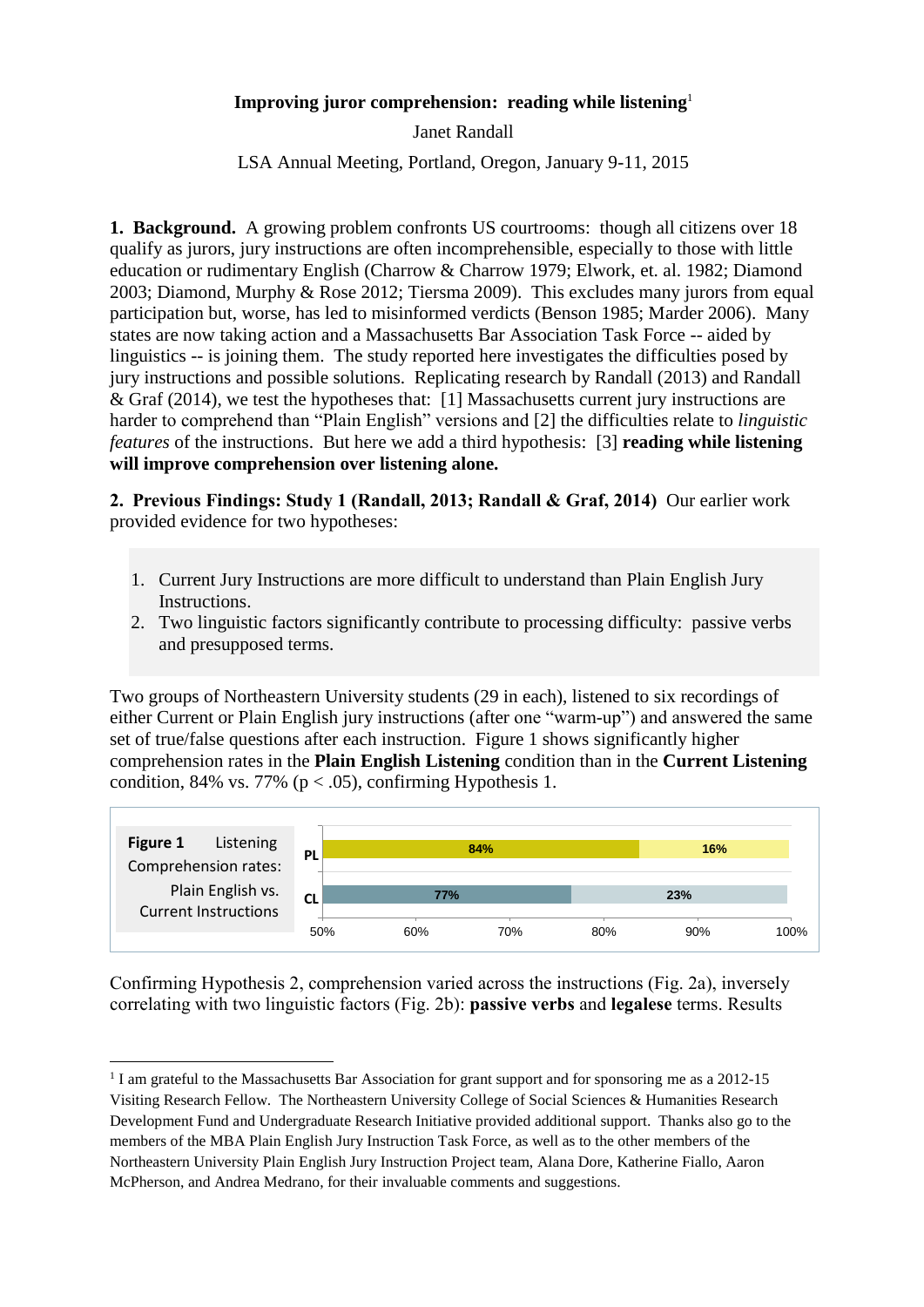clustered in two groups: "easy" Instructions  $1 \& 2$  contained lower rates of these two factors; "difficult" Instructions 3-6 contained higher rates.



**3. New Findings: The Current Study.** The current study retested Hypotheses 1 and 2, using a larger subject pool and slightly modified Plain English instructions. In addition, we tested a new hypothesis, Hypothesis 3.

## **Hypotheses**

- 1. **Current** Jury Instructions are more difficult to understand than **Plain English** Jury Instructions.
- 2. Two linguistic factors significantly contribute to processing difficulty: **passive verbs**  and **presupposed terms**.
- 3. **Reading while listening** improves comprehension over **listening-only**.

As in our earlier study, subjects (214 Northeastern University undergraduates) listened to recordings of either 6 Current (C) or 6 Plain English (PE) instructions (plus one warm-up instruction) and answered true/false questions after each. The same t/f questions were used for the Current and Plain English versions of each instruction.

Our new results (Fig. 3) reconfirm Hypothesis 1: Plain English jury instructions show numerically higher comprehension rates than Current Instructions for both Listening-only [86% **PL** > 83% **CL**] and Reading+listening [90% **PR** > 87% **CR**], though neither difference reached significance. These results also confirm our new Hypothesis 3: reading while listening showed an upward trend when compared with listening-only for both the Current [87% **CR** > 83% **CL**] and Plain English [90% **PR** > 86% **PL**] instructions.

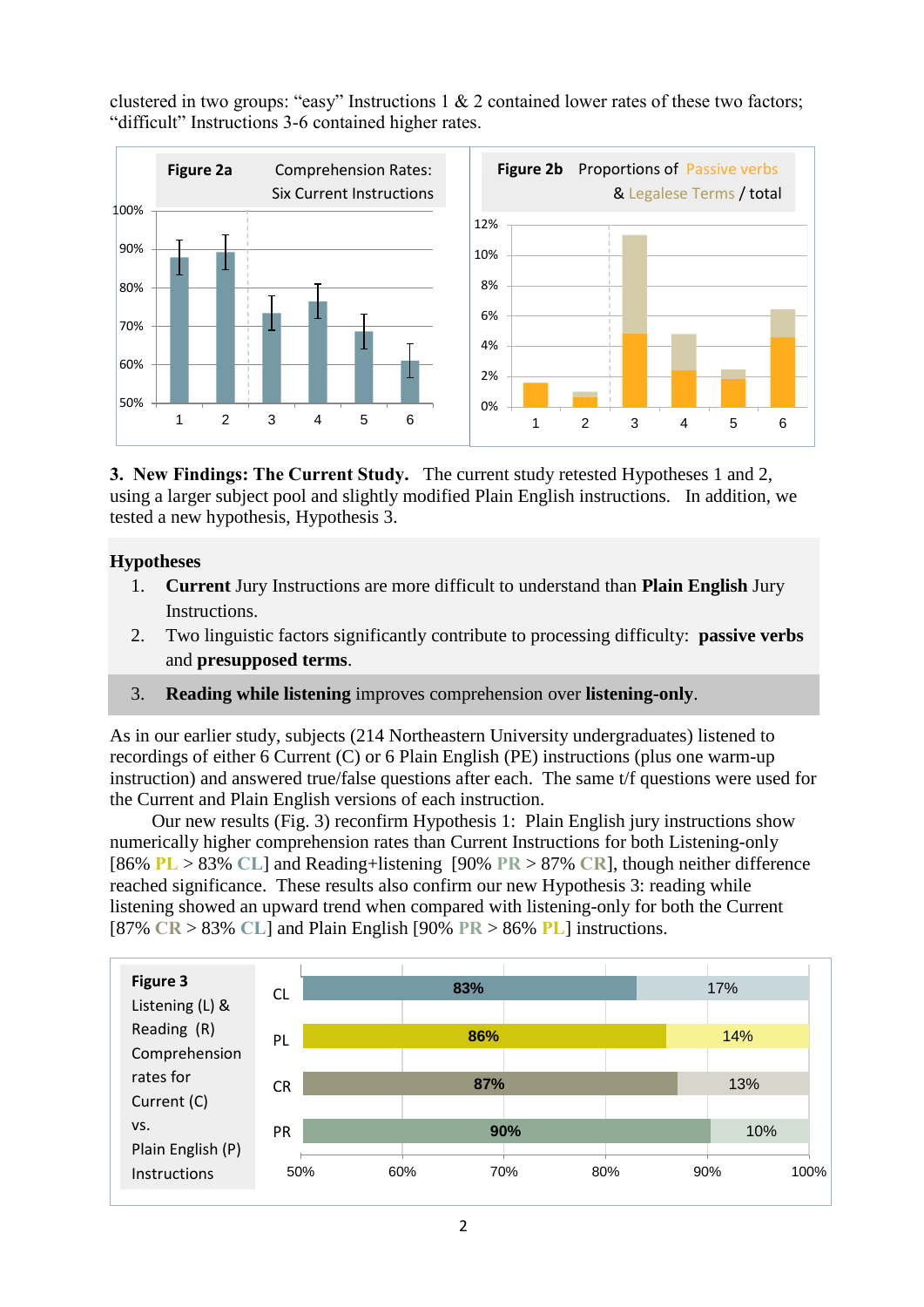These new results also reconfirm Hypothesis 2: comprehension accuracy across the six current instructions, shown in Figure 4a, inversely correlates  $(r = -0.7)$  with the rates of two linguistic factors that challenge processing (a) passive verbs (Ferreira 2003) and (b) "legalese" terms, as shown in Figure 4b (Diana & Reder 2006). The instructions clustered in two groups. "Easy" current instructions (1, 2, 4, 5) contain lower combined rates of **passive verbs** and **legalese terms** (Figure 4b) than "difficult" instructions (3, 6).



Figure 4a also shows a difference in the effect of reading on the two clusters: only for the "difficult" instructions 3 & 6 was improvement significant ( $p < .05$  for both).

**4. A Case Study: Jury Instruction 3,** *Standard of Proof.* The excerpts of the Current (left) and Plain English (right) instruction demonstrate the reason for the striking comprehension difference: a corresponding difference in the rates of **passive verbs** and **legalese terms.**



the plaintiff's side. But if you find that the evidence supporting the defendant is stronger – or that the evidence on the two sides is equally strong  $-50/50 -$  then you must decide in favor of the defendant. …

which, when considered and compared with any opposed to it, has more convincing force and produces in your minds a belief that what is sought to be proved is more probably true than not true....

(Brady et. al., 2008).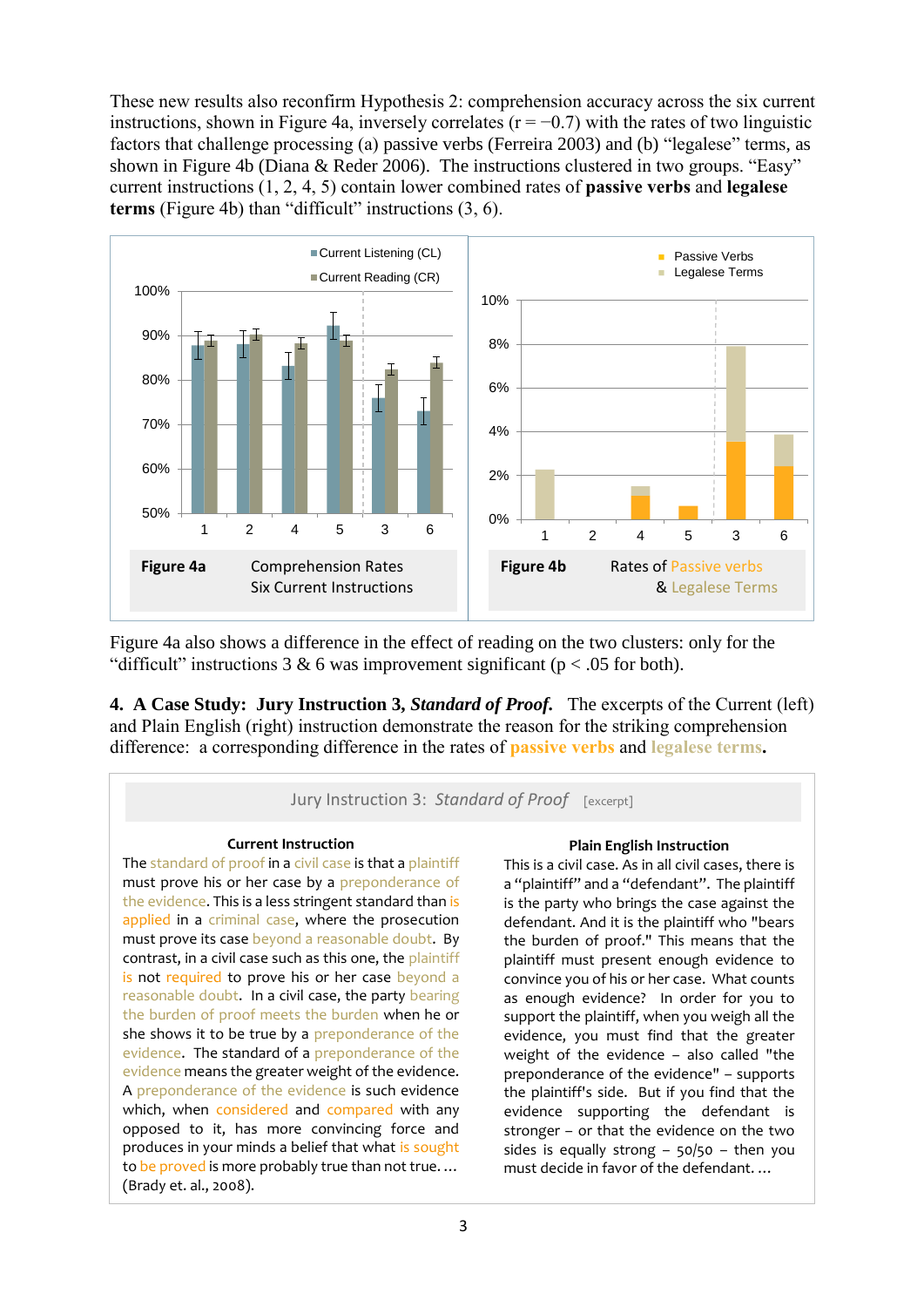As predicted by Hypothesis 2, this instruction's relatively low Current comprehension scores (CL, CR in Figs. 4a & 5a) correlate with its high rates of passive verbs and legalese terms (Figs. 4b & 5b). And, as Figure 5a shows, the improved comprehension on the Plain English version, on both Listening-only [81% **PL** > 76% **CL**] and Reading+listening [89% **PR** > 82% **CR**], confirmed Hypothesis 1. Figure 5a also confirms Hypothesis 3: comprehension improved with the addition of reading, across both Current [82% **CR** > 76% **CL**] and Plain English instructions [89% **PR** > 81% **PL**]. And the greatest difference is seen between the Current listening-only and Plain English Reading+listening conditions [89% **PR** > 76% **CL**].



**5. Discussion** Though comprehension improved for both (1) Plain English over Current Instructions and (2) Reading + listening over Listening-only, the improvements were small, probably because the comprehension of current instructions was high overall (over 80%), leaving little room for improvement. This may come from our subject pool, all Northeastern University undergraduates, who have higher educational levels than a typical jury; according to 2013 U.S. Census Bureau data, 42% of US residents over 18 have not gone beyond high school. We are now running a follow-up study using subjects with no college experience. If this new group shows greater differences in comprehension, we would have even stronger evidence for the Plain English Jury Instruction Task Force to make its case: better informed juries will reach more reliable verdicts only when Massachusetts jury instructions are rewritten and jurors are allowed to read them.

**6. Conclusions** Our three hypotheses were confirmed: Legal language can be made more comprehensible:

- Hypothesis 1 if it is rewritten in Plain English.
- Hypothesis 2 if complex linguistic factors specifically, passive verbs and legalese terms are minimized.
- Hypothesis 3: if subjects can read the text of the instructions as they listen to them.

Though our student subjects showed only modest comprehension improvements when we made these changes to our instructions, we expect to see greater improvements for jurors, who have less formal education and fewer language skills. Overall, our studies provide support for Plain English efforts to reform legal language. Rewriting jury instructions into Plain English would improve justice by helping jurors to better understand the law and reach more reliable, and ultimately fairer, verdicts.